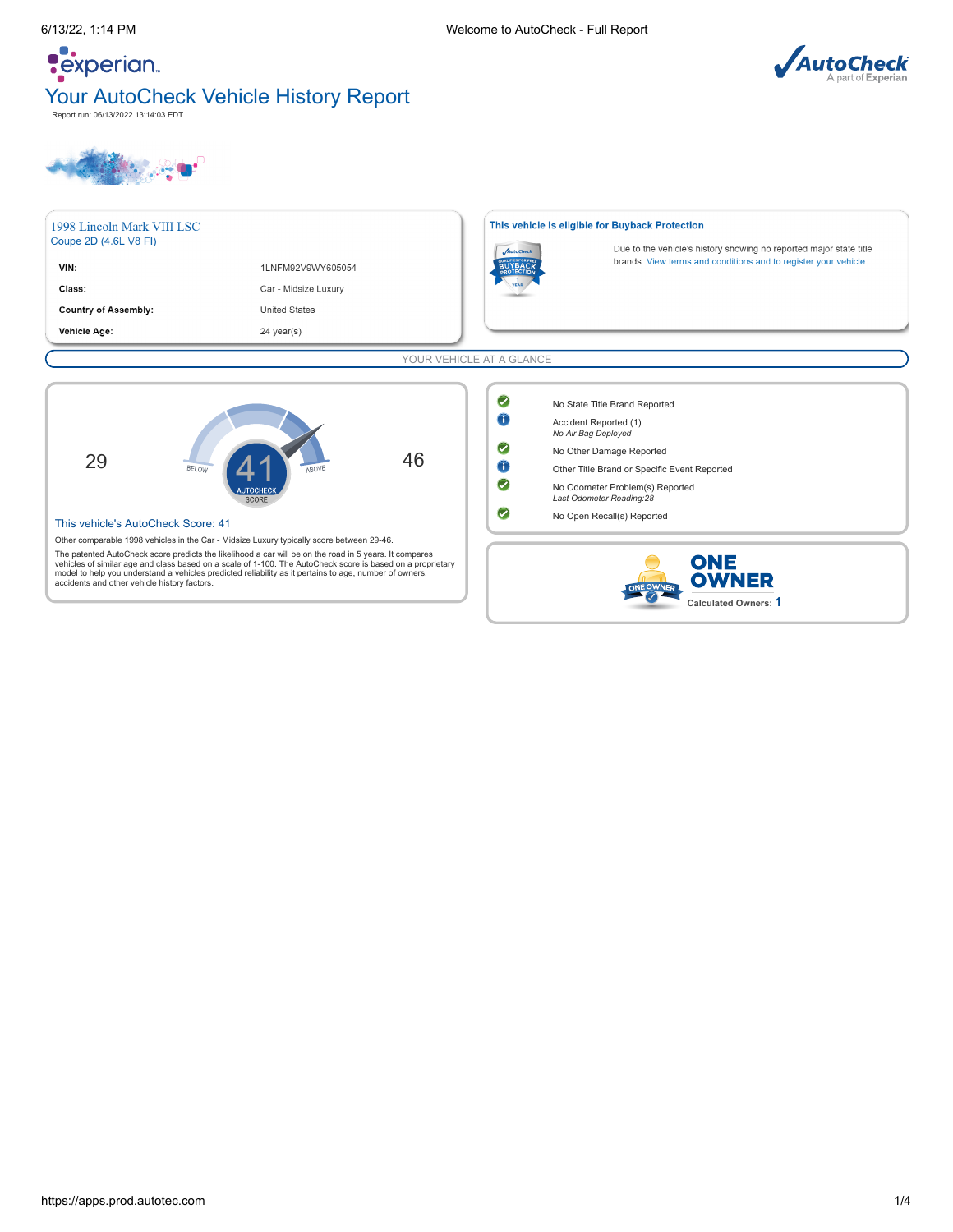<span id="page-1-6"></span><span id="page-1-5"></span><span id="page-1-4"></span><span id="page-1-3"></span><span id="page-1-2"></span><span id="page-1-1"></span><span id="page-1-0"></span>

|                                                                                                                                                                                                                                                                           | <b>Owner History</b>                                                                              |               |                                     |
|---------------------------------------------------------------------------------------------------------------------------------------------------------------------------------------------------------------------------------------------------------------------------|---------------------------------------------------------------------------------------------------|---------------|-------------------------------------|
|                                                                                                                                                                                                                                                                           | <b>Current Owner</b><br>Purchased: 1998<br>Where: TN<br>Owned from: 04/15/1998 - Present          |               |                                     |
|                                                                                                                                                                                                                                                                           | <b>Vehicle Usage</b>                                                                              |               |                                     |
| Vehicle Use: There is indication of the below usage(s) for this vehicle                                                                                                                                                                                                   | Personal   Fleet   Rental   Lease   Taxi   Livery   Police   Government   Drivers Ed   Commercial |               |                                     |
| Major State Title Brand Check                                                                                                                                                                                                                                             |                                                                                                   |               |                                     |
| Your Vehicle Checks Out: No major state title brand has been reported by the state Division of<br>Motor Vehicles (DMV). Your vehicle is qualified for the AutoCheck Buyback Protection Program.<br>Terms and conditions. Register here.                                   |                                                                                                   |               |                                     |
| 0 Problem(s) Reported                                                                                                                                                                                                                                                     | <b>Major State Title Areas Checked</b>                                                            |               |                                     |
| $\boldsymbol{\omega}$                                                                                                                                                                                                                                                     | No fire brand                                                                                     |               |                                     |
| $\bullet$                                                                                                                                                                                                                                                                 | No hail brand                                                                                     |               |                                     |
| 0                                                                                                                                                                                                                                                                         | No flood brand                                                                                    |               |                                     |
| $\bm{\triangledown}$                                                                                                                                                                                                                                                      | No junk or scrapped brand                                                                         |               |                                     |
| $\bullet$                                                                                                                                                                                                                                                                 | No manufacturer buyback                                                                           |               |                                     |
| $\bullet$                                                                                                                                                                                                                                                                 | No lemon brand                                                                                    |               |                                     |
| $\bullet$                                                                                                                                                                                                                                                                 | No salvage brand                                                                                  |               |                                     |
| $\omega$                                                                                                                                                                                                                                                                  | No rebuilt or rebuildable brand                                                                   |               |                                     |
| $\blacktriangledown$                                                                                                                                                                                                                                                      | No odometer brand (EML or NAM)                                                                    |               |                                     |
| <b>Accident Check</b>                                                                                                                                                                                                                                                     |                                                                                                   |               |                                     |
| Accidents Reported: There were 1 accident(s) reported from government sources<br>and independent agencies for this vehicle. Not all accidents/issues are reported to<br>AutoCheck.                                                                                        |                                                                                                   |               | <b>ACCIDENT</b>                     |
| <b>Accident Number</b>                                                                                                                                                                                                                                                    | <b>Date of Accident</b>                                                                           | Location      |                                     |
| $\mathbf{1}$                                                                                                                                                                                                                                                              | 05/16/2019                                                                                        | KNOXVILLE, TN |                                     |
| Damage Check                                                                                                                                                                                                                                                              |                                                                                                   |               |                                     |
| Your Vehicle Checks Out: AutoCheck has not received a damage-related event<br>from an auction or an independent source. Not all damage events are reported to<br>AutoCheck. It is recommended to have pre-owned vehicles inspected by a third party<br>prior to purchase. |                                                                                                   |               | <b>NO DAMAGE</b><br>FOUND ON RECORD |
| 0 Problem(s) Reported                                                                                                                                                                                                                                                     | Other Problem Areas Checked                                                                       |               |                                     |
| $\bm{\triangledown}$                                                                                                                                                                                                                                                      | No non-title fire damaged record                                                                  |               |                                     |
| $\blacktriangledown$                                                                                                                                                                                                                                                      | No non-title hail damaged record                                                                  |               |                                     |
| $\bullet$                                                                                                                                                                                                                                                                 | No non-title flood damaged record                                                                 |               |                                     |
|                                                                                                                                                                                                                                                                           |                                                                                                   |               |                                     |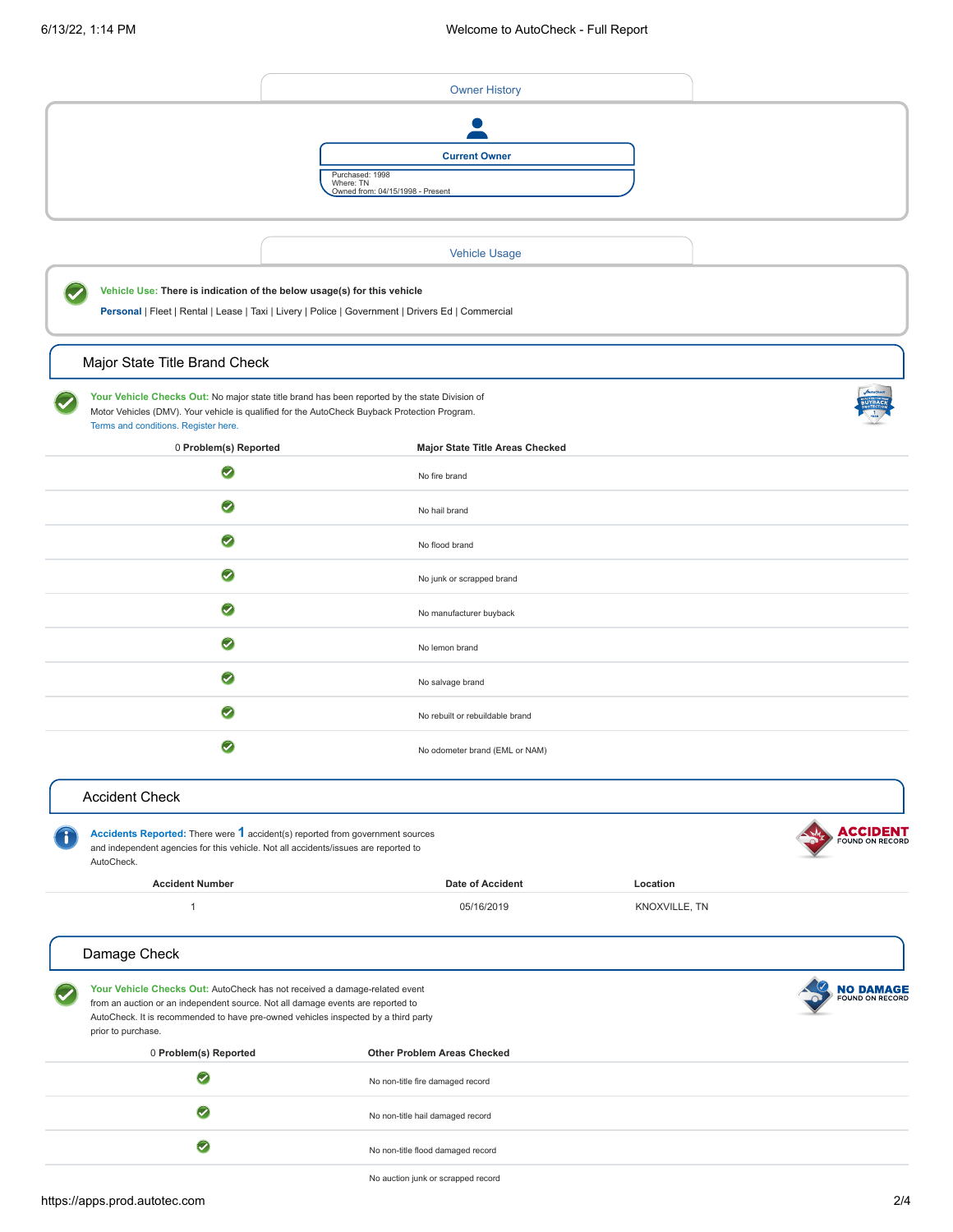| __ |                                                      |
|----|------------------------------------------------------|
|    | No auction rebuilt or rebuildable record             |
|    | No salvage auction record                            |
|    | No damaged or major damage incident record           |
|    | No structural damage or structural alteration record |
|    | No recycling facility record                         |
|    | No crash test record                                 |
|    |                                                      |

# <span id="page-2-0"></span>[Other Title Brand And Specific Event Check](#page-2-3)

 $\bullet$ 

**Information Reported:** One or more non-major state title brand(s) and/or additional significant event(s) has been reported to AutoCheck. It is recommended to have pre-owned vehicles inspected by a third party prior to purchase.

<span id="page-2-3"></span>

| 2 Event(s) Reported | <b>Vehicle Events Checked</b>                |
|---------------------|----------------------------------------------|
| $\bullet$           | No Insurance Loss record                     |
| $\bullet$           | No Titled to an insurance company record     |
| $\bullet$           | No Auction Lemon/Manufacturer Buyback record |
| $\bullet$           | No abandoned title record                    |
| $\bullet$           | No grey market title record                  |
| $\bigcap$           | Loan/Lien record(s)                          |
| $\bullet$           | No repossessed record                        |
| $\bullet$           | No corrected title record                    |
| $\bigcirc$          | Duplicate title record                       |
|                     | No theft record(s)                           |

### <span id="page-2-1"></span>[Odometer Check](#page-2-4)

**Your Vehicle Checks Out:** No odometer brands, rollbacks, rollover or tampering has been reported to AutoCheck from state Division of Motor Vehicles (DMV) or auction sources. AutoCheck also examined the sequence of reported odometer readings to determine if there are any potential discrepancies. **State title odometer check**  $\bullet$ 

> Q **Auction odometer check**

> > **Odometer calculation check**

0 **Problem(s) Reported Mileage Date Reported Other**

 $\bullet$ 

28 04/15/1998

# <span id="page-2-4"></span><span id="page-2-2"></span>Open Recall Check

**Your Vehicle Checks Out:** AutoCheck found no open recalls reported by the vehicle manufacturer. Not all open recalls are reported to AutoCheck.

<span id="page-2-5"></span>**Event Date Location Odometer Reading Data Source Details**

| Detailed Vehicle History                                                                                                |
|-------------------------------------------------------------------------------------------------------------------------|
| Below are the historical events for this vehicle listed in chronological order. Any discrepancies will be in bold text. |
| Report Run Date: 06/13/2022 13:14:03 EDT                                                                                |
| Vehicle: 1998 Lincoln Mark VIII LSC (1LNFM92V9WY605054)                                                                 |